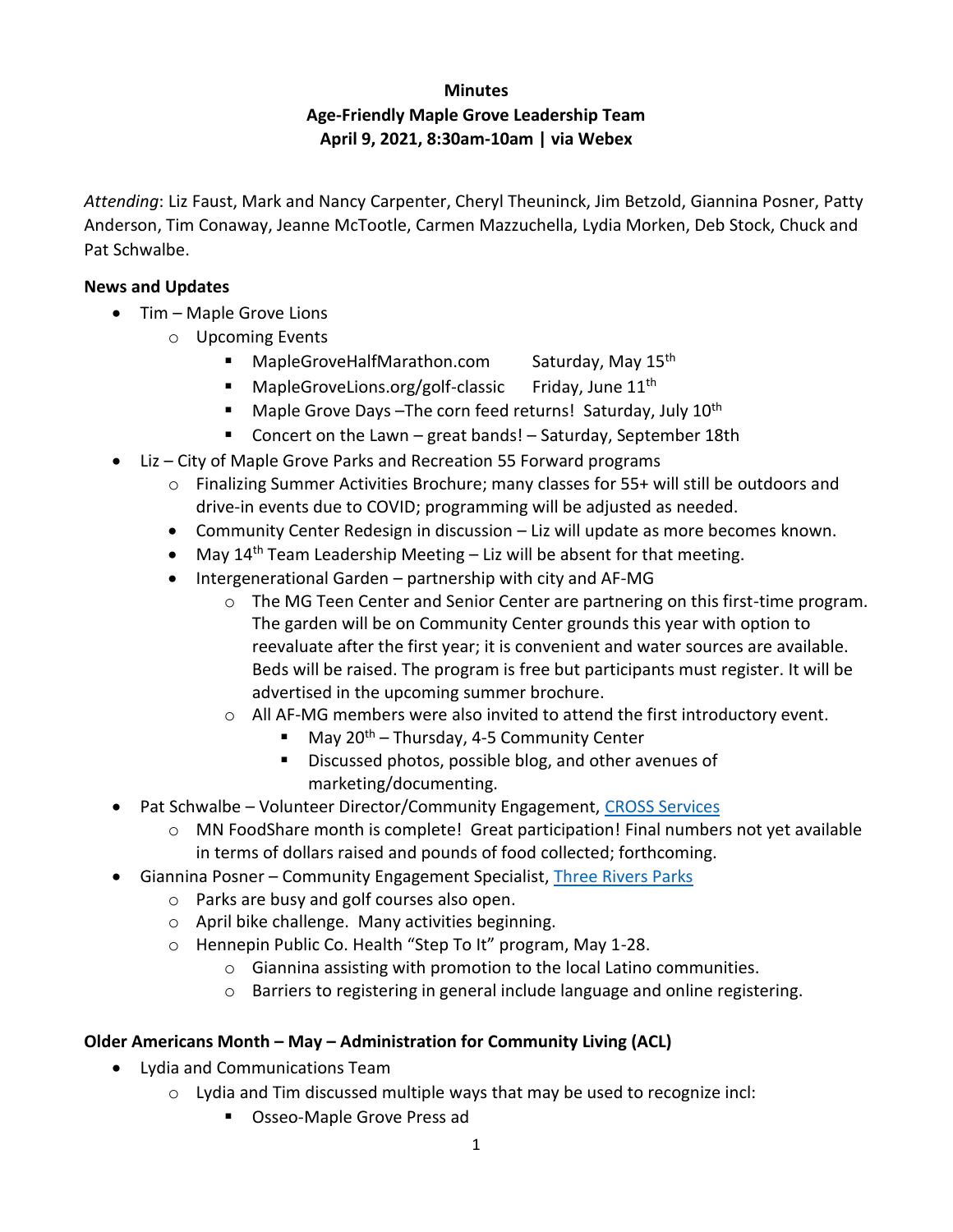- Articles
- AF-MG Website and Facebook
- Maple Grove restaurant and shopping discount list
	- Mark and Nancy introduced/first one will be published by May 1.
	- Requested volunteers that could contact sit-down restaurants they are familiar and associated with to ask for a discount in May (and beyond if possible). Please e-mail Mark a[t vikesfan321@gmail.com](mailto:vikesfan321@gmail.com) with any ideas or to receive a letter describing Age-Friendly and the discount program to use as a template for starting the discussions.

# **Age-Friendly Housing Brief**

- Lydia shared the most recent draft of the Housing team's housing brief slated to be shared with the City as they contemplate housing plans this spring.
- Provided highlights and recommendations of the Housing Brief draft copy. Leadership team members asked questions and gave comments. Team members were asked to reply with any additional comments to Lydia by this Wednesday, April  $14<sup>th</sup>$  at l.morken@gmail.com

#### **Dementia Grant Survey**

- Patty**,** grant chair,
	- $\circ$  Survey has been completed; with paper and online copies distributed next week.
	- $\circ$  Patty invited LT members and other minutes recipients to share the survey with Maple Grove residents who have had family experience with Alzheimer's or other dementia.
	- $\circ$  Wider distribution going out to community members, caregivers, support groups, etc.
	- $\circ$  Patty wrote a prelude to briefly introduce the survey that people may use when requesting participation from people in their own networks.

# **Year 2 Progress Report** – Lydia

- Report contents and format presented briefly by Lydia due to time limitations. Lydia thanked subcommittee chairs and members for the time spent in contributing to the report and progress of the AF-MG initiative. Members provided positive comments about the streamlined reader-friendly report. Lydia asked for any additional comments by this Friday, April 16<sup>th</sup> at l.morken@gmail.com
- The report will be shared with the city next week.

#### **Subcommittee Reports:**

- **Fundraising** Mark
	- o Mark thanked Kelly Swanson and MHealth Fairview for their donation to AF-MG. This is the fifth consecutive year of sponsoring the AF-MG initiative.
- **Social and Civic** Liz
	- o Intergenerational Garden (discussed above)
	- $\circ$  Subcommittee identifying networks for older adults to connect with local and national, with possible at-home opportunities, and how to also utilize existing volunteers better.